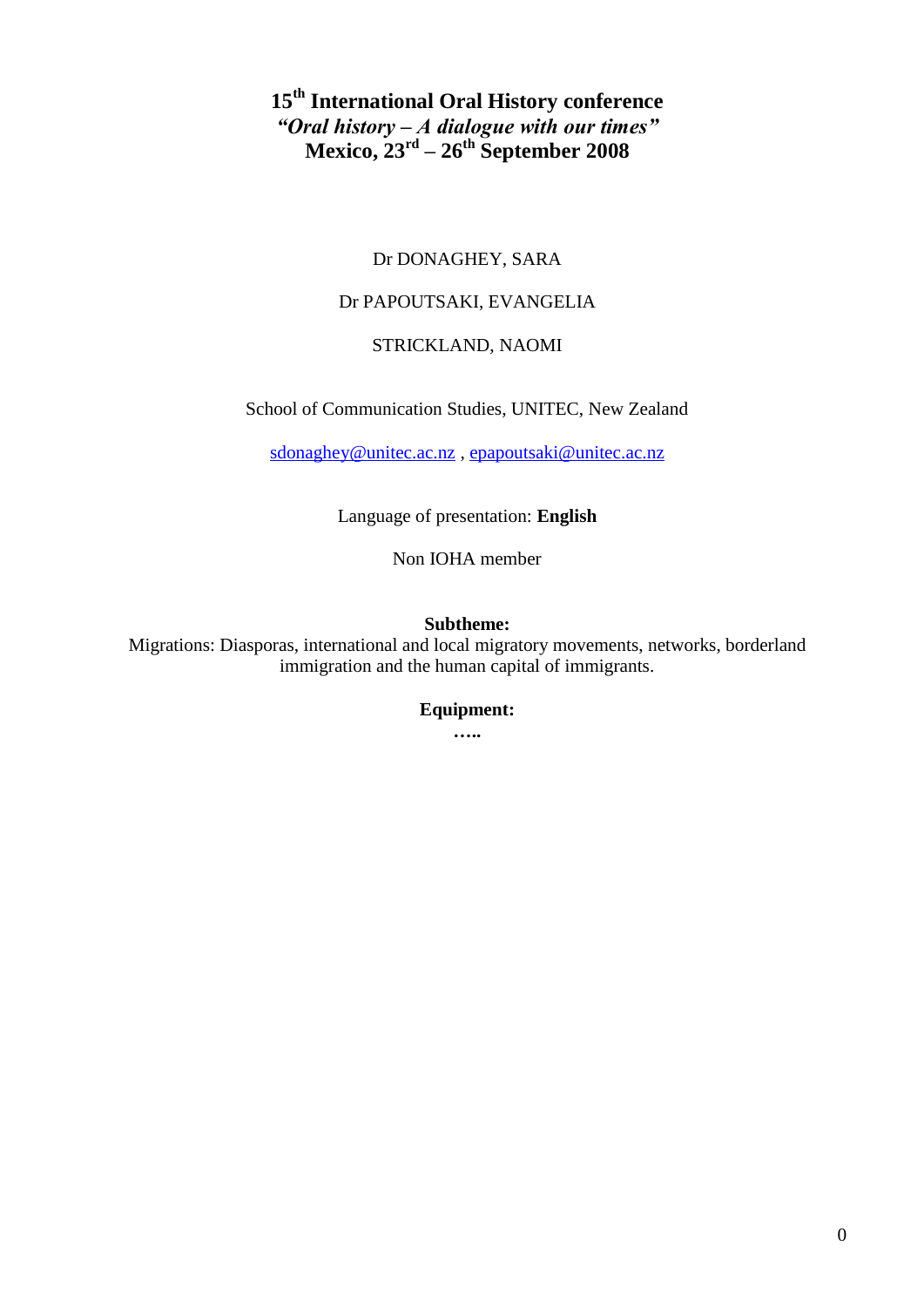# **'The industrious Dutchie': recording the experiences of first generation Dutch immigrants to New Zealand**

# **Abstract:**

This paper is based on an oral history project that records the identity perceptions of post-war Dutch immigrants as constructed through pre-arrival and early period experiences and sense of contribution to New Zealand.

These Dutch immigrants came to New Zealand from post-war Netherlands through an assisted passage scheme, which provided monetary and other support incentives from the Dutch government to those wishing to immigrate to New Zealand.

The incentive for this project arose from the concerns of the trustees of the Dutch Connection, Museum of Aspirations and Achievements in New Zealand who felt that the voices of these early immigrants along with their unique war and immigration experiences would be lost with their death. The oral history research methodology was selected as the best approach to record their unique stories. This technique guarantees minimum interference by the researcher and allows the sensitive nature of their personal narratives to be defined by their voices.

The research project focuses on the post-war construction of immigrants' identities and the process of their adaptation, integration and formation of their new identities. A group of 24 elderly Dutch people was selected from a list provided by the commissioning organisation; their narratives are recorded in audio and visual formats.

A guiding questionnaire was drawn up based on preliminary research and interviews with related professionals to provide contextual information. The questionnaire was divided into three main parts: pre-arrival memories, experiences, perceptions and expectations; early arrival experiences and first impressions; sense of contribution as immigrants to their new country; and current perceptions of identity.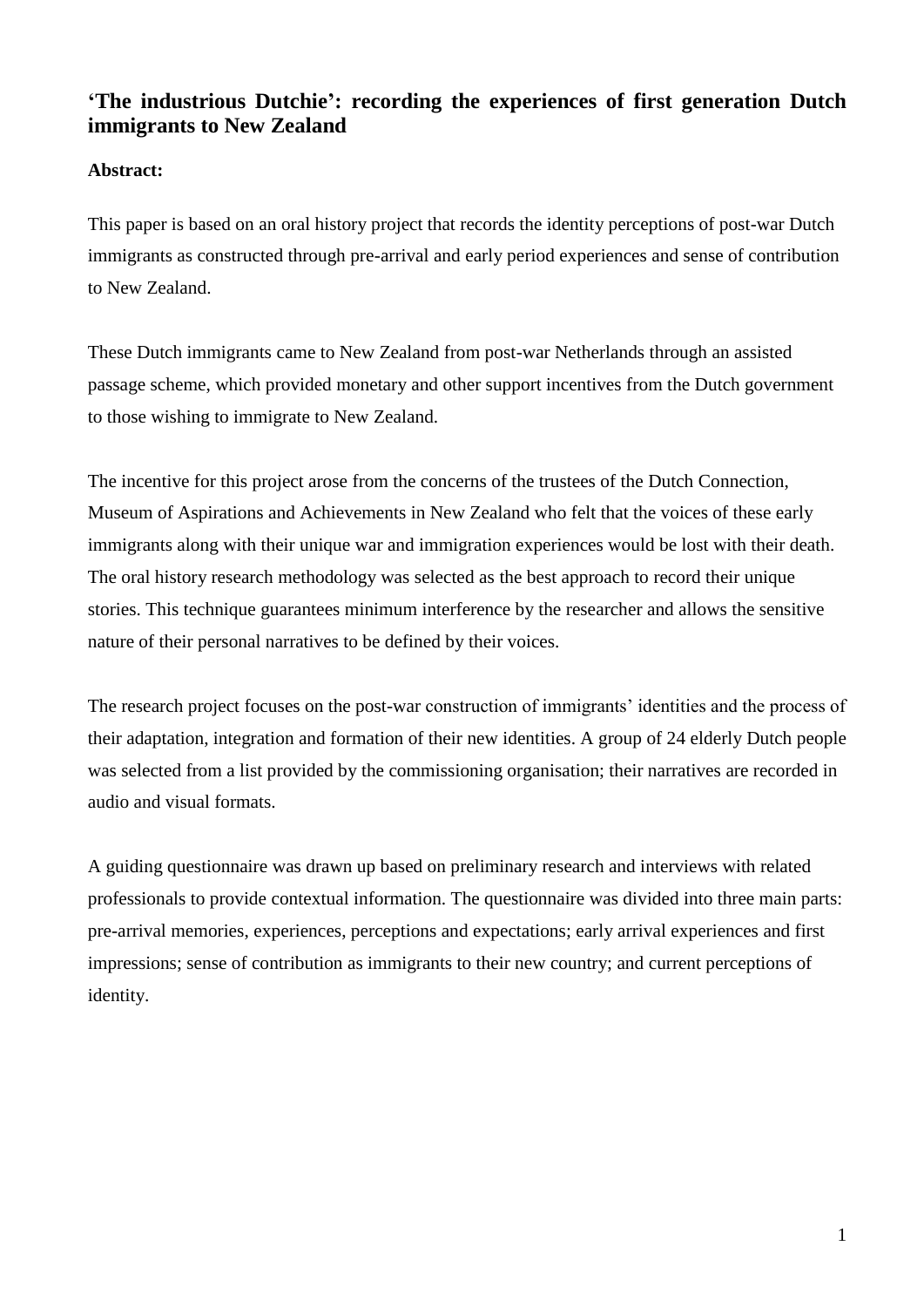# *El holandesito trabajador:* **Grabación de las experiencias de la primera generación de inmigrantes holandeses a Nueva Zelanda**

## **Abstract:**

Este artículo está basado en un proyecto de historia oral que recoge las percepciones de identidad de inmigrantes holandeses de la posguerra, según se manifiesta a través de sus experiencias tanto previas a la llegada como de la primera etapa y a través de su sensación de contribución a Nueva Zelanda.

Estos inmigrantes holandeses llegaron a Nueva Zelanda desde la Holanda de la posguerra a través de un programa de viaje asistido, que proporcionaba ayuda económica y otros incentivos de apoyo por parte del gobierno holandés a aquellos que deseaban emigrar a Nueva Zelanda.

El incentivo para este proyecto nació de la preocupación de los administradores de la "Dutch Connection, Museum of Aspirations and Achievements" de Nueva Zelanda, que sentían que las voces de estos primeros inmigrantes junto con sus experiencias únicas de la guerra y de la inmigración se perderían cuando éstos murieran. Se seleccionó el método de investigación de historia oral como el mejor acercamiento para recoger sus historias únicas. Esta técnica garantiza la mínima interferencia del investigador y permite que la delicada naturaleza de sus narrativas personales sea definida por sus propias voces.

El proyecto de investigación se centra en la construcción de la posguerra de las identidades de los inmigrantes y del proceso de adaptación, integración y formación de sus nuevas identidades. Se seleccionó a un grupo de 25 personas mayores holandesas de entre una lista proporcionada por la organización que encargó el trabajo.

Se elaboró un cuestionario de guía basado en una investigación preliminar y en entrevistas con profesionales relacionados, con el objeto de proporcionar información sobre el contexto. El cuestionario se dividió en tres partes principales: recuerdos, experiencias, percepciones y expectativas de pre-llegada; primeras experiencias e impresiones de la llegada; sensación de contribución a su nuevo país como inmigrantes; y opiniones actuales de la identidad.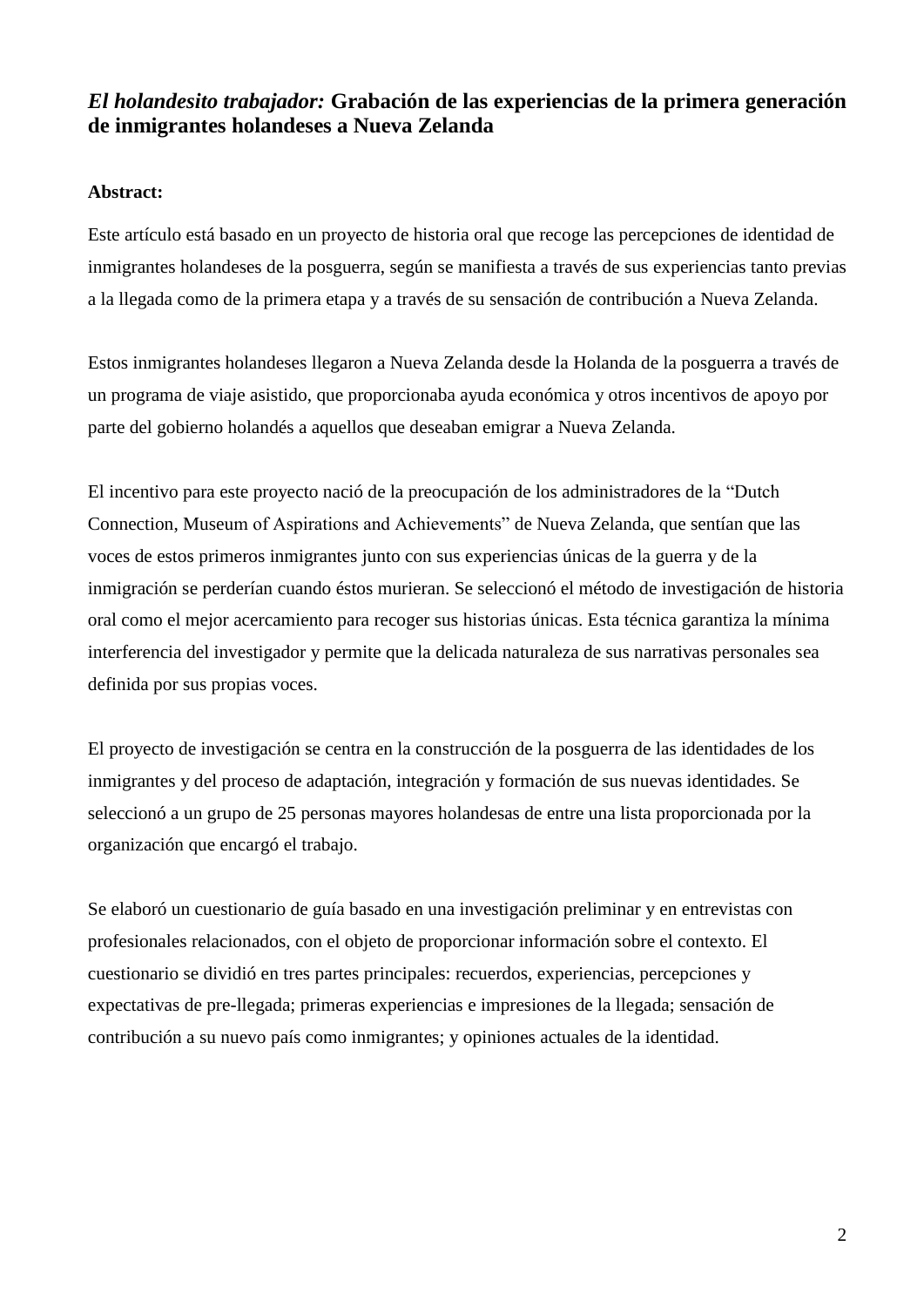#### **1. Introduction**

The research aims to first record and then analyse the contribution of Dutch immigrants to New Zealand society. The focus of this research project is an audio and visual record of the perceptions and experiences of Dutch immigrants to New Zealand in the 1950s. This is recorded through personal narrations of experiences of their pre-arrival, early settlement, adaptation, integration, and finally, sense of contribution to New Zealand. The project is viewed through a lens which takes received opinion of the Dutch people as industrious and hard working and sets this archetype against the participants' experiences. The oral history research methodology was selected as the best way to document their personal narratives in audio and visual formats.

New Zealanders of Dutch descent comprise a significant proportion of the New Zealand population and it is generally accepted that they have assimilated extremely well into New Zealand society. However, the stories of their adaptation, assimilation and identity validation are uniquely personal and enlightening.

#### **2. Background**

#### **Context of the project**

The incentive for this project arose from concerns of the trustees of the Dutch Connection, Museum of Aspirations and Achievements. The Dutch Heritage Museum Trust was founded in 2005 by a group of elderly Dutch New Zealanders who wanted to ensure the preservation of the tangible and intangible evidence of Dutch culture. They felt that the voices of these early immigrants along with their war and immigration experiences needed to be captured. Many of these immigrants are now entering their twilight years and so recording their unique stories is increasingly an imperative. The researchers were approached with a request to record the oral histories of Dutch residents in Auckland.

#### **Dutch immigration to New Zealand**

The first significant Dutch immigration occurred following World War Two. The immigrants came from the Netherlands and Indonesia (formerly the Dutch East Indies) drawn by an assurance of greater opportunities and a better standard of living (see Schouten, 1992).

In the Netherlands, the Second World War had caused widespread devastation, in particular, high unemployment and a shortage of affordable housing. Indonesia was similarly affected; indeed, many migrants were former interns of Japanese prisoner-of-war camps. As a result, many were keen to immigrate to countries offering better prospects and for its part, the Dutch government offered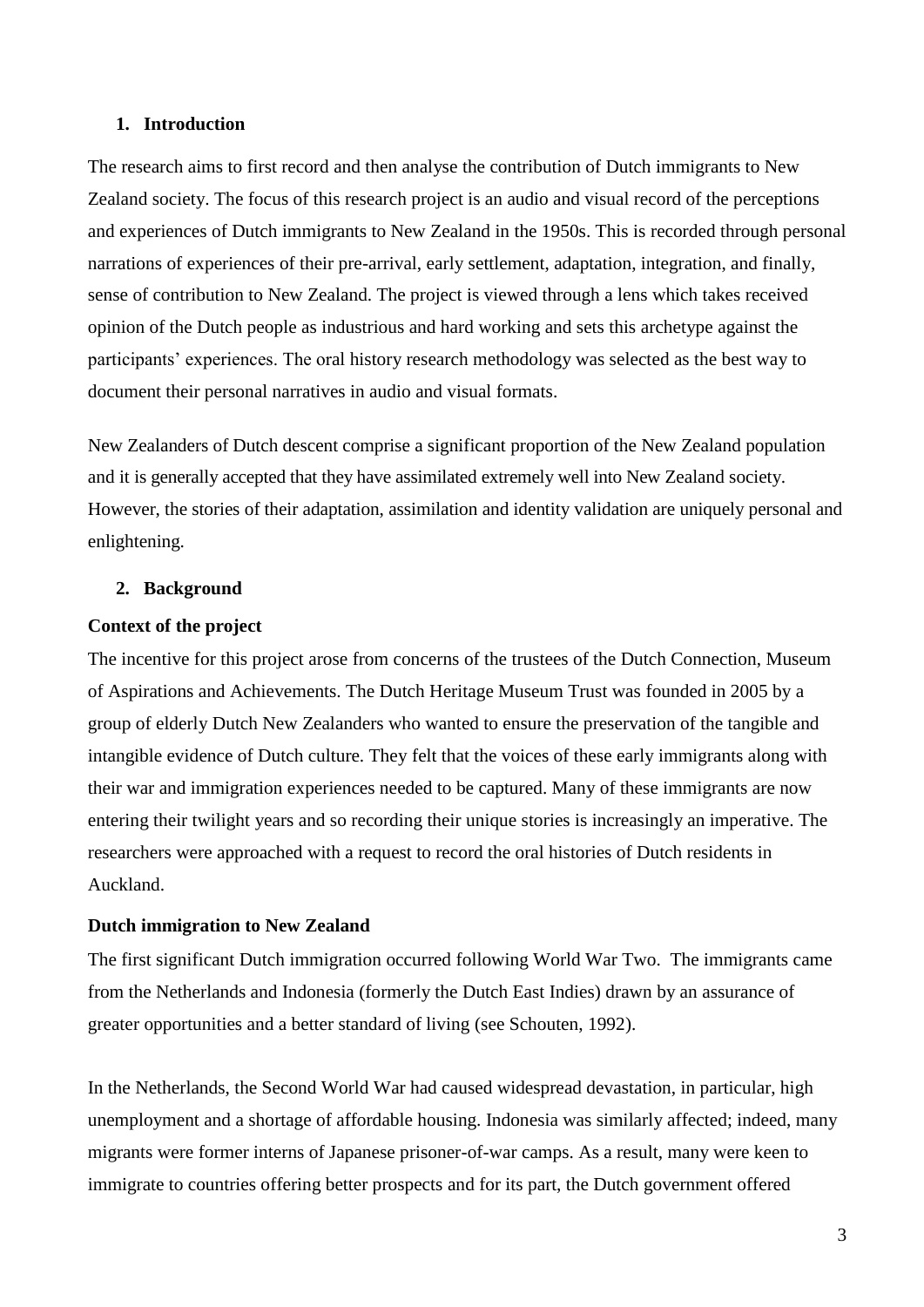monetary and other support incentives to facilitate this. In return, New Zealand, with a population of about 1.5 million and a low birth rate, needed skilled migrants, particularly labourers, dairy and farm workers. The assisted passage scheme, known formally as the Assisted Migration Programme, operated for migrants with special skills – single men or women aged 18-35 - the only proviso being that migrants had to remain in the job assigned to them for two years. The initial quota of 2,000 migrants was quickly exceeded as the attraction of moving to a high income country became recognized. The 1950 Migration Treaty negotiated between the two countries was thus pragmatic and mutually beneficial. A subsequent scheme, the Nomination System, operated between 1955-1957 and allowed families to migrate, provided they paid their own way, and had a guaranteed job and accommodation (see Hartog & Winkelmann, 2003; Schouten, 1992).

#### **Related research**

The most recent and related research was carried out by the New Zealand Netherlands Foundation (NZNF) in the 1990s. These comprised: Stage 1: 25 first generation Dutch immigrants were interviewed by the NZNF (1992 - 1993) as one of the 1992 Tasman year projects. The project recorded the contribution of Dutch immigrants to New Zealand society for use as an archive research resource. Stage 2: 22 interviews were conducted by the NZNF (1999-2000), focussing on success stories and people who have made a significant contribution to New Zealand society.

## **3. Research Design & Methods**

#### **Participants**

A purposeful, non-probability sampling strategy was used. Participants were selected from a specific population of interest – elderly, Dutch immigrants to New Zealand in the 1950s. We conducted 24 interviews based on oral history guidelines issued by the New Zealand Ministry of Culture & Heritage. All participants were Auckland residents.

The names of all participants were supplied by the commissioning body. Initially, the researcher phoned to introduce herself, explained the nature of the project, suggested possible lines of enquiry, obtained the interviewees signed consent and arranged a convenient time to conduct the interview. Others were contacted directly by the commissioning body. This solicitation procedure was more successful as elderly people often feel more at ease speaking to someone from their own community before giving consent.

#### **Procedures**

Data for this study were collected over four months. The interviewer used a topical protocol to guide conversation about the participants" immigration experiences. The guiding questionnaire focused on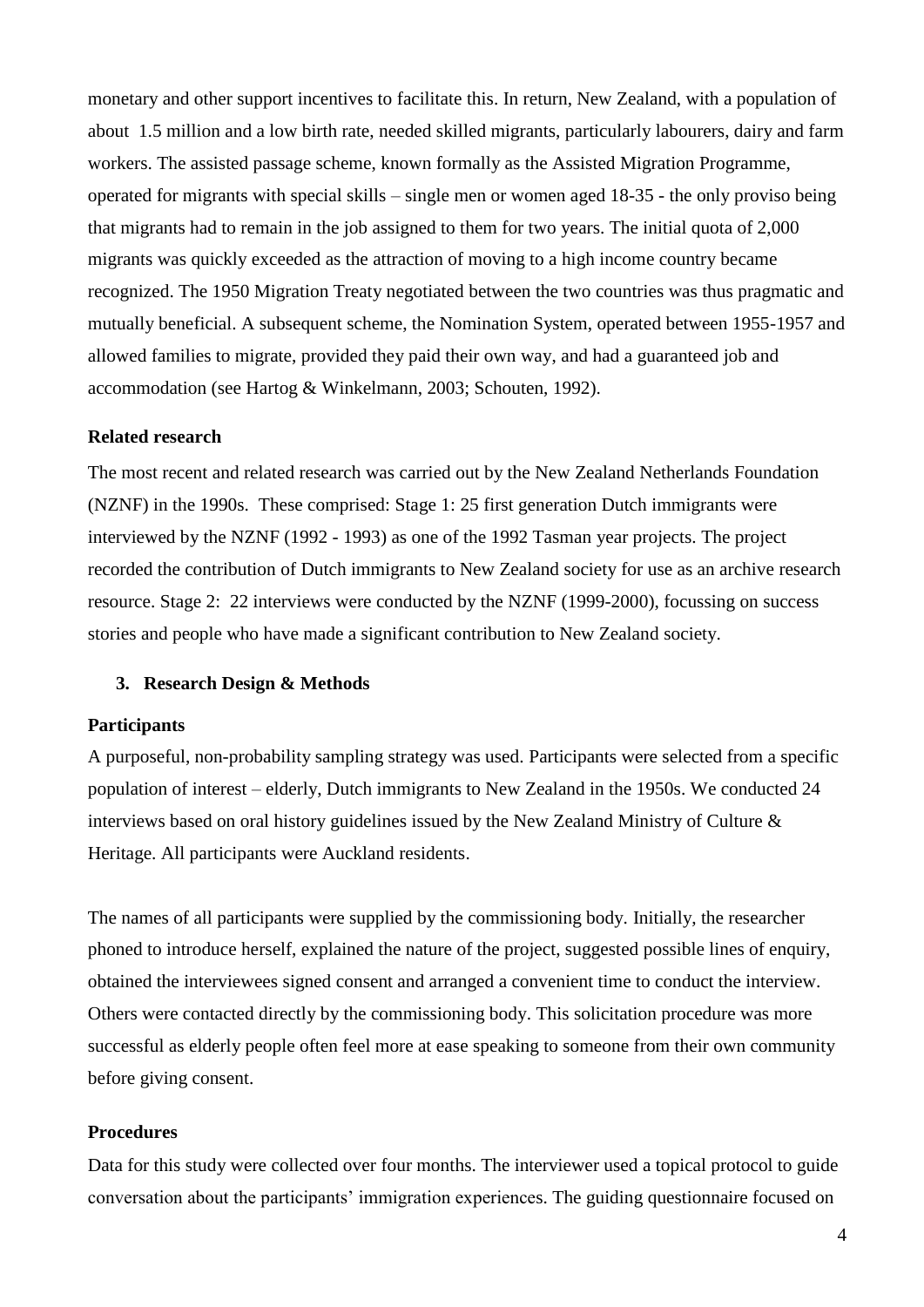identity perceptions as constructed through pre-arrival and early period experiences and sense of contribution to New Zealand in the 1950s and 1960s. Each interview lasted between 1 - 3 hours (average 2 hours).

Interviews were conducted at the interviewees" home. A list of questions, along with an information and consent sheet, was sent to all participants prior to the interview with the aim of familiarizing them with the overall scope of the project and helping them recall and organize their memories.

The survey was informed by research on the history of Dutch immigration to New Zealand and elsewhere after WW2, and consultations with related professionals and others to provide contextual information. These included a New Zealand-based oral historian, a former Dutch immigration official and the trustees of the Dutch Museum who all provided feedback on the suitability of the questions. Each interview was recorded both on a digital audio recorder (MP3 player) and with a digital camera (Sony Hi 8) and later transcribed verbatim. In addition, images, historical items and other significant memorabilia were photographed.

Open ended and broadly structured questions consistent with oral history practices in qualitative research were used to facilitate the participants' narratives. Closed questions were used to collect demographic data. The protocol comprised four sections, following guidelines from the NZ Ministry of Culture & Heritage on conducting oral history research (see references) and taking into consideration similar past projects by the Netherlands Foundation and an Australian Dutch immigrants' project (DIMEX-DACC).

**Part A** focused on recording basic information about the interviewee and their family, pre-arrival experiences in Holland (war experiences, living conditions), reasons for immigrating and expectations of NZ (i.e. What were your expectations of life and work in NZ?). **Part B** focused on collecting information on early immigration experiences that shaped their lives in New Zealand, their first impressions and ways of integrating into the new culture (i.e. Did you feel any pressure to assimilate and/or discard your Dutchness?). Such questions related to how an immigrant constructs his/her identity in a new homeland and how that affects their perception of their identity on an identity continuum: construction – adaptation – integration – consolidation. **Part C** focused on their sense of contribution as Dutch immigrants to the NZ society. (i.e. The "Industrious Dutchie" was a national archetype at some point in NZ. Do you think it reflects reality?). This section aimed at getting supporting evidence on the commonly known archetype of the Dutch as industrious, hard working immigrants. **Part D** focused on current perceptions of their identity. Some of the questions asked how much Dutchness they retained, how much of this Dutchness they instilled in their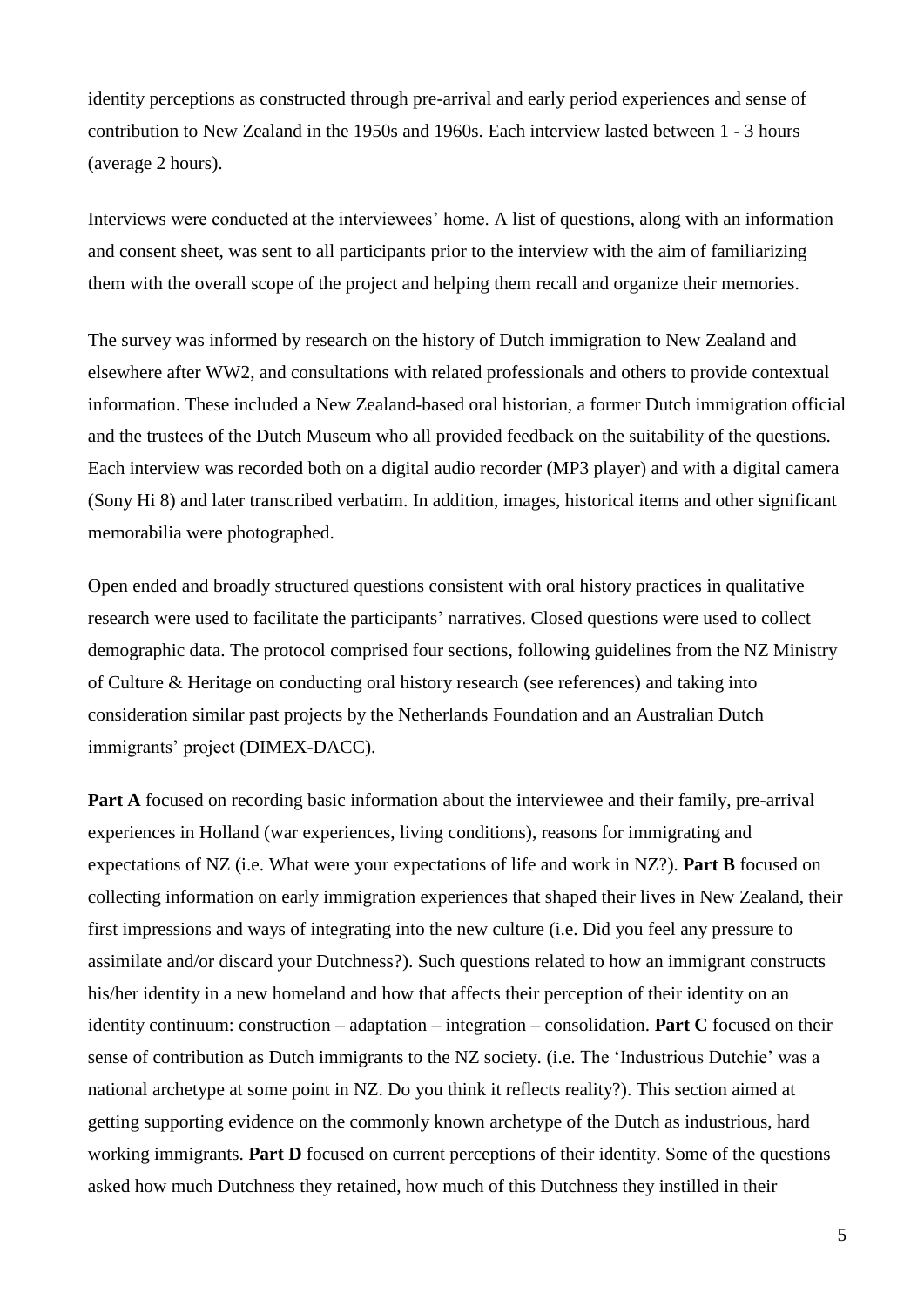children, and whether they consider themselves as Dutch, New Zealanders or both (i.e. Can you give me some examples of when you feel like a New Zealander and when a Dutch?). There was also a concluding part, **Part E** which was devoted to more specific questions that had not been explored: missing details; sensitive memories etc. It provided also a good opportunity to ask for any family photos that we could record with their permission.

Ethical and sensitive issues, such as working with elderly people were carefully considered and addressed with the selection of a research assistant who demonstrated the ability to work with this age group.

# **Mode of analysis**

Whilst there are various modes of analysing oral history data, in this case we followed an intuitive interpretation (Calliou, 2004), paying particular attention to any data that supported the argument of the *industrious Duchie*. McCracken"s (1988) guidelines for analysis also provided useful guidance for analysis. Research by Orbe (2004) on negotiating multiple identities for first generation students informed the research by providing a useful set of criteria for identity analysis. Narratives that focus on identity negotiation were isolated using three criteria as identified by Owen (1984, quoted in Orbe): repetition, recurrence and forcefulness.

### **4. Findings/Analysis**

This group comprised 13 women and 11 men of which 10 were of assisted passage and 13 on nonassisted or partially assisted passage, 6 were from the Dutch West Indies and 17 from Holland, 21 came in the 50s (2 came in the 60s and one came in the 70s, included in the list because of their age but later excluded from the data analysis). The average age at arrival was early to mid 20s and their current average age is late 70s. There were an equal number of single and married/engaged people upon arrival.

The analysis of transcripts generated three main themes regarding the identity and overall experiences of this group of post-war Dutch immigrants, namely:

- Adaptation (early experiences: positive/negative; first impressions; homesickness; discrimination; attitudes of New Zealanders)
- Integration/assimilation (high achievers; work ethic; contribution to NZ society; marriage to  $\bullet$ Dutch or Kiwi)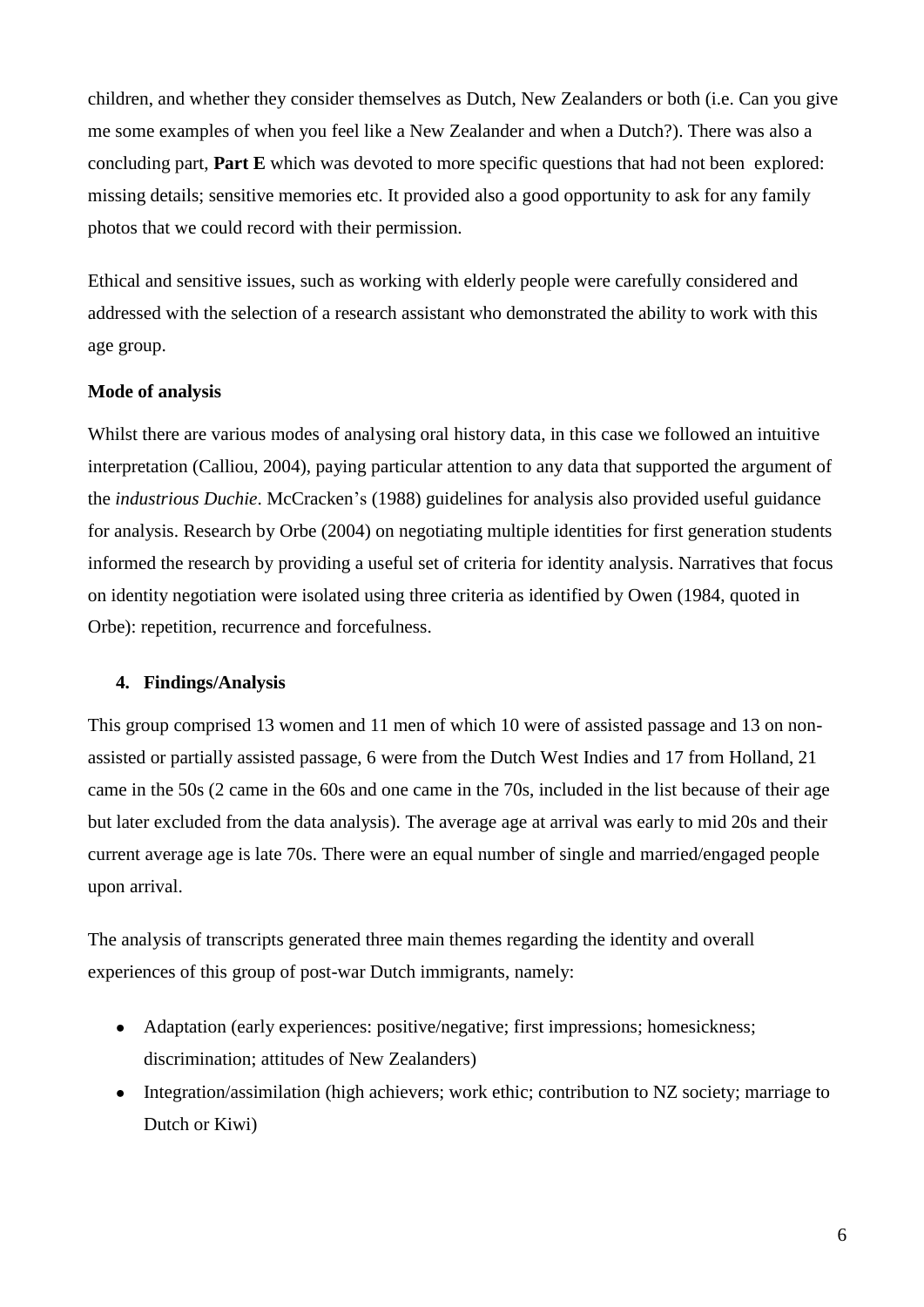Identity formation & substantiation (aspects of Dutch life kept; degree of  $\bullet$ "Dutchness"/"Kiwiness"; identity now; children"s identity; citizenship; contradictory feelings of "Dutchness" vs "Kiwiness")

#### **Adaptation**

The migrants of the 1950s settled easily; they were a stable group of ambitious and generally high achievers. Their migration addressed serious issues of skill shortages by bringing much needed skilled labour at no additional cost to the host country. First impressions were generally positive; the new migrants liked their newly adopted country and found native New Zealanders friendly and cooperative. Many treated the migration as an exciting adventure.

Indeed, many knew very little about New Zealand, nor did they know anyone living here when they arrived. Having left the family support network behind, many experienced some degree of homesickness, especially women: "...My wife did, she was a bit homesick... I was also the first six months, but then I started to speak English a bit better and it makes it easier'.

Language was not a big issue, either they already spoke English or were willing to learn it quickly. Some mentioned difficulties with New Zealand English: "You know New Zealanders speak so differently! It's not proper English is it? It's ki-wi...'.

They came with open minds and few preconceptions of the country. Early impressions were mostly focused on how undeveloped the country was, not only in terms of infrastructure but also in terms of social life and values: "…we often felt we had stepped back fifty to a hundred year", "… You could see these half drunks rolling out of the pubs and fighting … and that was a normal sight which we certainly weren't used to in Holland...'.

One of the first impressions coming into the country had to do with social life and eating. Most missed the familiar customs of Dutch coffee and good food which later prompted some of them to open cafes and restaurants: "You couldn"t get a good cup of coffee in the early days when you first came here…". But for many this backwardness was seen as an opportunity: "… most of the people coming to New Zealand in the earlier days they all wanted to do something for themselves and when we came here we could see that the opportunities were here…". They liked the sense of space, coming from Holland where there was shortage of housing, and found the possibility of owning their own home a dream come true: "…you could buy a house here on your weekly income … What a marvellous system. This meant you had your home; you had a base, the Labour dream". Most were accepting of their new country: 'You've heard of the Abel Tasman legacy, that they've called us 'the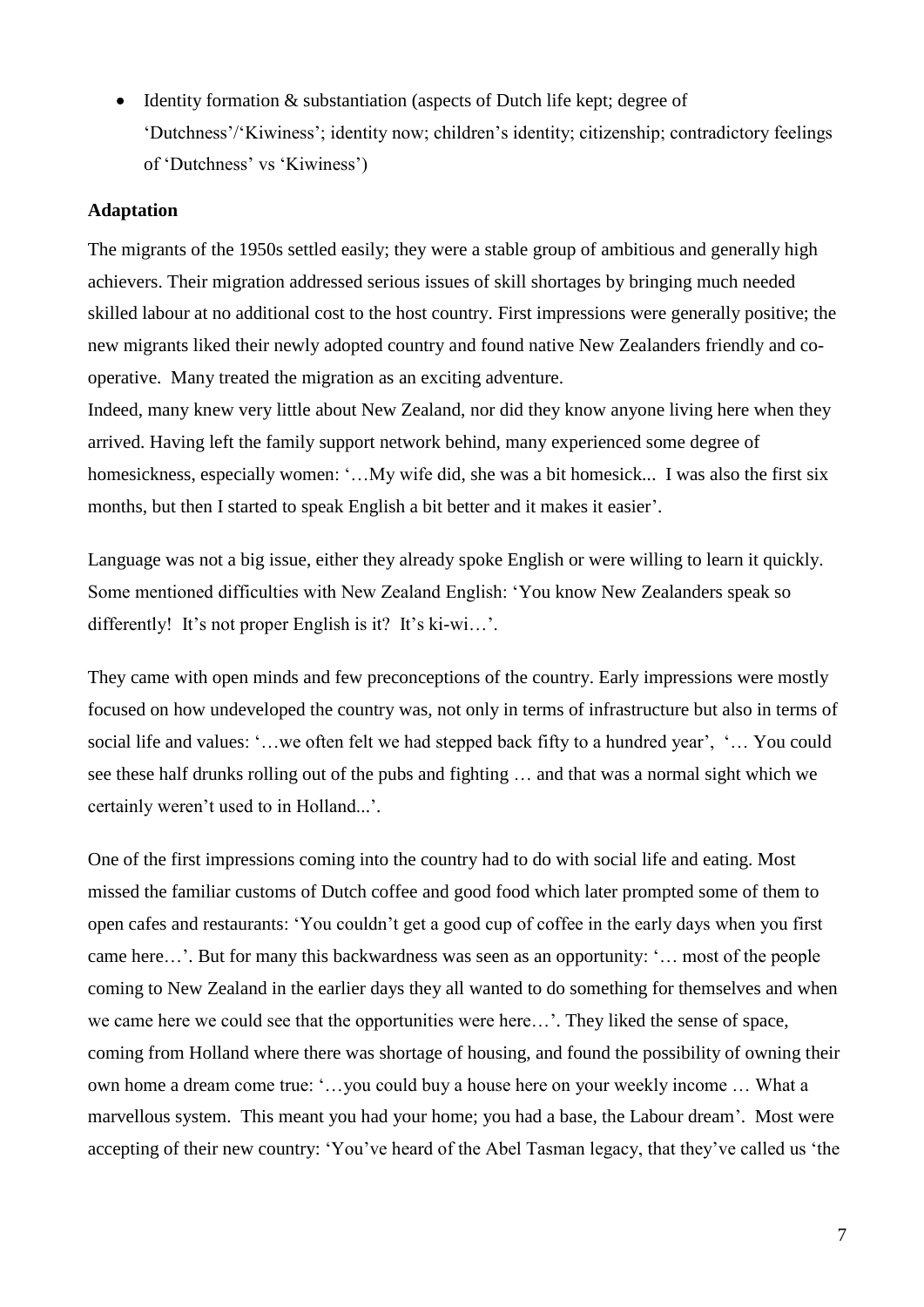silent immigrants' because we did not make waves, we sort of accepted out everything they dished out".

(video clip)

## **Integration/assimilation**

A comprehensive assimilation programme allowed the migrants to settle into their new homeland with relative ease. "The determination of Dutch migrants to assimilate completely into their adopted society is due in part to the Dutch character. Industrious, thorough, enthusiastic and conformist, they were determined to be the 'perfect' migrants, merging into the local community and becoming indistinguishable within a generation" (Schouten, 1992, p. 169).

The new settlers were generally keen to integrate into their new country, and encouraged to disperse widely throughout New Zealand. Generally, they experienced few difficulties integrating; their positive "can do" attitude along with the ethic of hard work served them well as they and their families assimilated and adopted aspects of their new culture; '... we had to integrate and when you came here, that is what we do we integrated". For some, the desire to assimilate meant they forsook their Dutch heritage and embraced their new-found Kiwi culture. Not all became members of Dutch clubs or social networks. Indeed, there was deliberate pressure from the New Zealand government to discard their Dutchness and blend in.

There is a consensus that the Dutch are hard working – a view confirmed by our research; immigrants are often more motivated to work harder as they have to start from zero. However, strong traditions of British industrial relations and struggles to assert workers rights meant that the trade union movement was strong in New Zealand. As a result, the Dutch were often criticised for working too hard and told to slow down: ", ... The unions nearly went on strike against the Dutch people because they worked hard", "….the foreman came and said "oh you work far too hard, you upset the whole system', 'It was actually easy work, because in Holland in those days when you were in the building trade you go, go, but here … they take it easy, go to the toilet, have a smoke. I was told "Theo. you work too bloody hard". But in those days I couldn"t speak much English, so what do you do but work, work...".

Language was an issue in terms of integration but all participants learnt their new language quickly as they considered it important for their integration: "I always said to myself at the beginning too, if you want to stay here you"ve got to learn that language boy. That"s the only way of communicating and selling yourself, got to learn English". Male immigrants commented on the language problem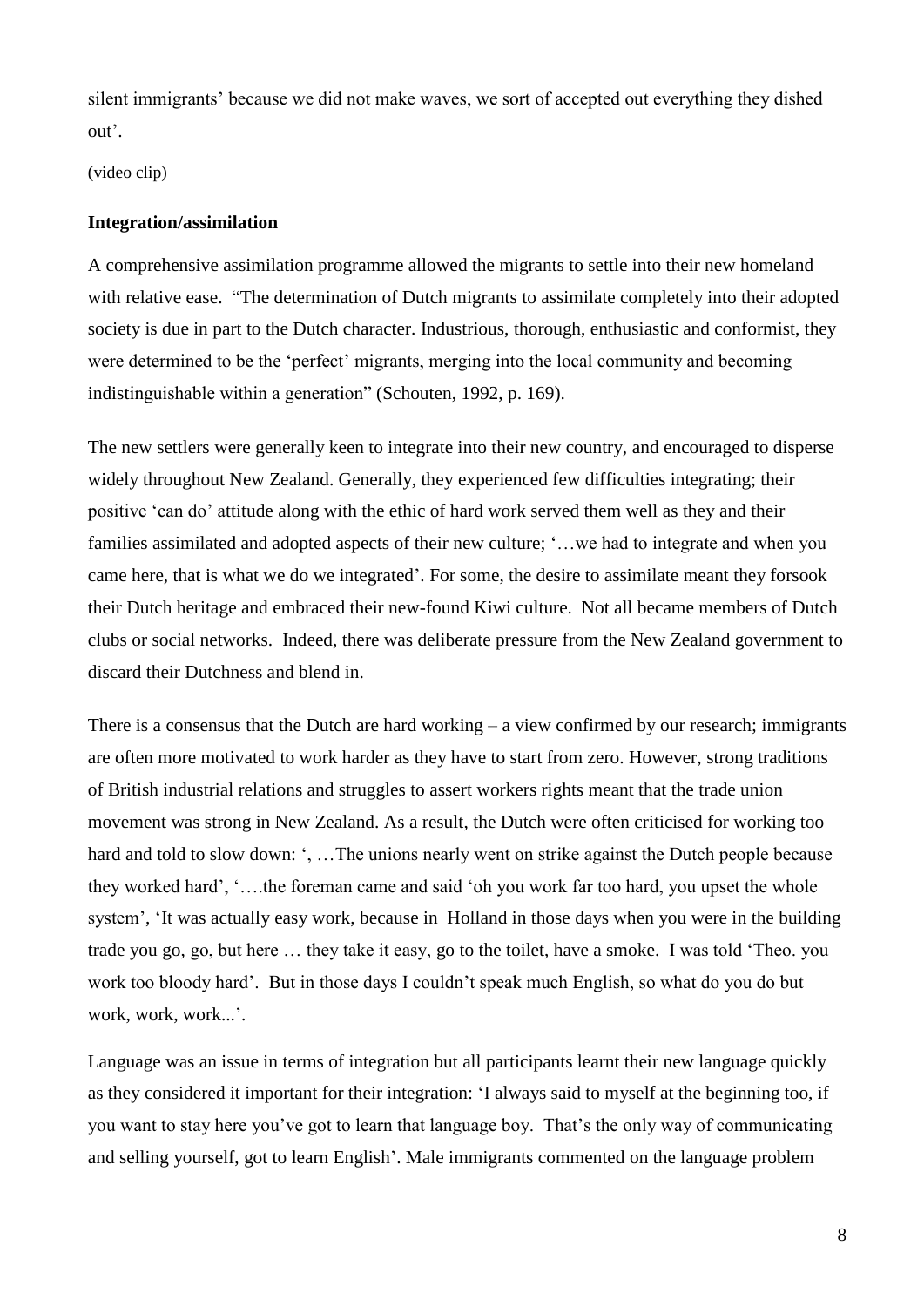when it came to looking for a local girlfriend or partner: 'There weren't a lot of young girls here. And it was hard to make contact with girls here because you also had a language problem'

Marriage was a way of integrating into local society; however most of the early immigrants either came married or married a Dutch person soon after their arrival. "they said "why didn"t you marry a New Zealander' and I said 'nobody asked me'. It's true ... I guess when you met some Dutch person you felt more alike in a lot of things". The drive to succeed was not often shared in mixed marriages which often failed. This contributed to a feeling of dissatisfaction with the country as it was seen as a failure to integrate. Those who did marry a non-Dutch person appeared to experience difficulties of assimilation as cultural/social differences were harder to deal with at relational level: "… our marriage was a disaster. And that came I think more through our backgrounds too, different backgrounds, different cultures… But she was not an industrious type".

Many migrants were assiduous in maintaining their Dutch cultural roots – teaching the Dutch language to their children, cooking Dutch food and preserving the significant religious traditions of Christmas and Easter. Dutch groups were common and many migrants found support from regular meetings. They allowed the migrants to socialise, exchange information about jobs and accommodation – they served as informal networking organisations. This evidence is in contrast to a belief that the 1950s migrants were a "lost generation" whose suppression of their Dutch heritage eased the process of assimilation (Settling in, 2007).

A recurrent theme is the desire of these first generation immigrants to assimilate their children into New Zealand society and one way of doing this was not to speak Dutch at home; many regretted this later: "....This is for me a great regret; I now feel we made a massive mistake there ... we were determined our kids were going to integrate into school and we didn"t pressure them about the Dutch, which I'm now sorry about'.

There were some immigrants that felt trapped, who although not happy here were not sure if they could fit back in the old country either: "….No, no, I would never go back, I"ve been back, it took me thirty-eight years before I went back,… Holland is not the place for me anymore. If I left here I would not know where to go'.

Some experienced discrimination at the beginning of their stay others found people most hospitable and friendly. Most had few regrets about coming to New Zealand or desire to return to Holland. Indeed, some commented that they felt they would not be welcome in Holland if they returned. For others who did revisit Holland, the experience was good but they were equally pleased to return to New Zealand.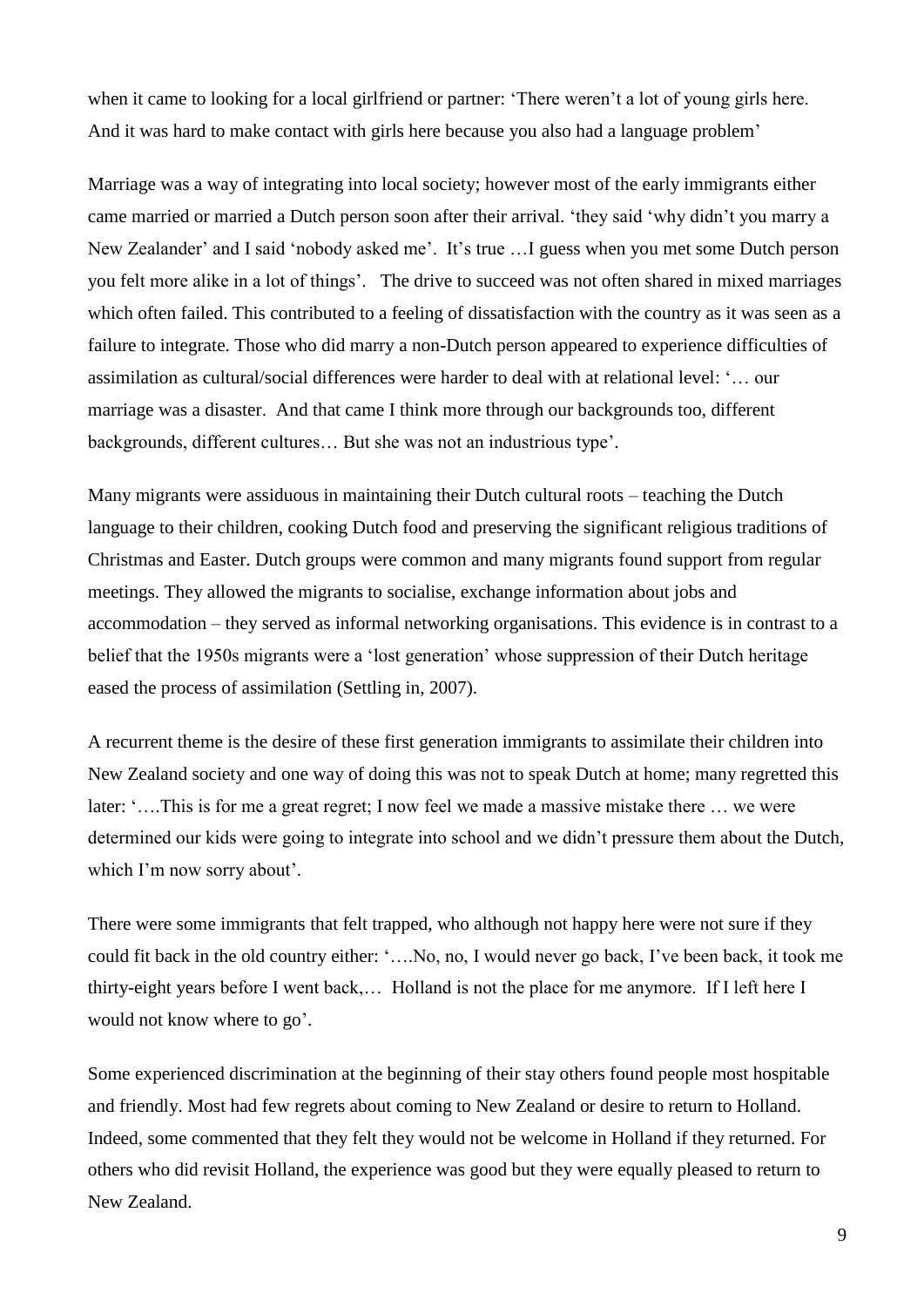There was a feeling that the Dutch contributed to diverse aspects of New Zealand society: "The Dutch probably on the whole have changed the feeling of a lot of New Zealanders, that there is a little bit more in the world than just growing sheep and cows, and doing a bit of fishing, the Dutch have brought to begin with jolly good coffee and restaurants too'. Farming was an area where Dutch immigrants excelled. Many had grown up on farms and found it easy to apply their skills: "There was a lot of farming in New Zealand, farming country, its things you know if everything else doesn"t work out in my own trade you can always go back to farming...'.

Opinion was split between those participants who were modest about their accomplishments and did not feel they were high achievers and others who were less reticent: "They are high achievers, a lot of them, but the Dutch were ignored by the government and basically by everybody else", "…I think the Dutch were high achievers, they were good employees. I don"t think that any Dutchmen went out specifically as high achievers but they realised that when they did their normal work they achieved a bit better than the average Kiwi. ..If you had a Dutchman on a job you could rely on him a bit better'.

Overall, Dutch immigrants are considered to be one of the most successful groups to have integrated into New Zealand: "Dutch people seem to have integrated much easier than the other ethnic people. I did it myself because seeing as we were going to stay here anyhow; the sooner we integrated with other people the easier it was for us too", "….the Dutch would be one of the best races of immigrants they"ve ever had for this country… I think that we did very well for the country, the country did well with us too. We were good mixers.

(video clip)

### **Identity formation and validation**

The research identified ambivalent feelings regarding the extent to which participants retained their Dutchness or embraced being a Kiwi suggesting an enduring ambivalence in terms of their identity and nationhood. For some their Dutchness faded with time as they became increasingly integrated, for others, especially those retiring to the Dutch village of Ons Dorp, Henderson in West Auckland, it has remained. Indeed, some became New Zealand citizens and others retained their Dutch citizenship, seeing anything less as a form of second-class citizenship. (They were not allowed to have dual citizenship). Although most describe a positive experience, and want to be called Kiwis, they often made statements that contradict this, either by indicating that they have kept their Dutch passport, or arguing that even if they want to be seen as Kiwis others will always perceive them as foreigners, reminding them that they are different. Some seem to be happy with a dual identity: "there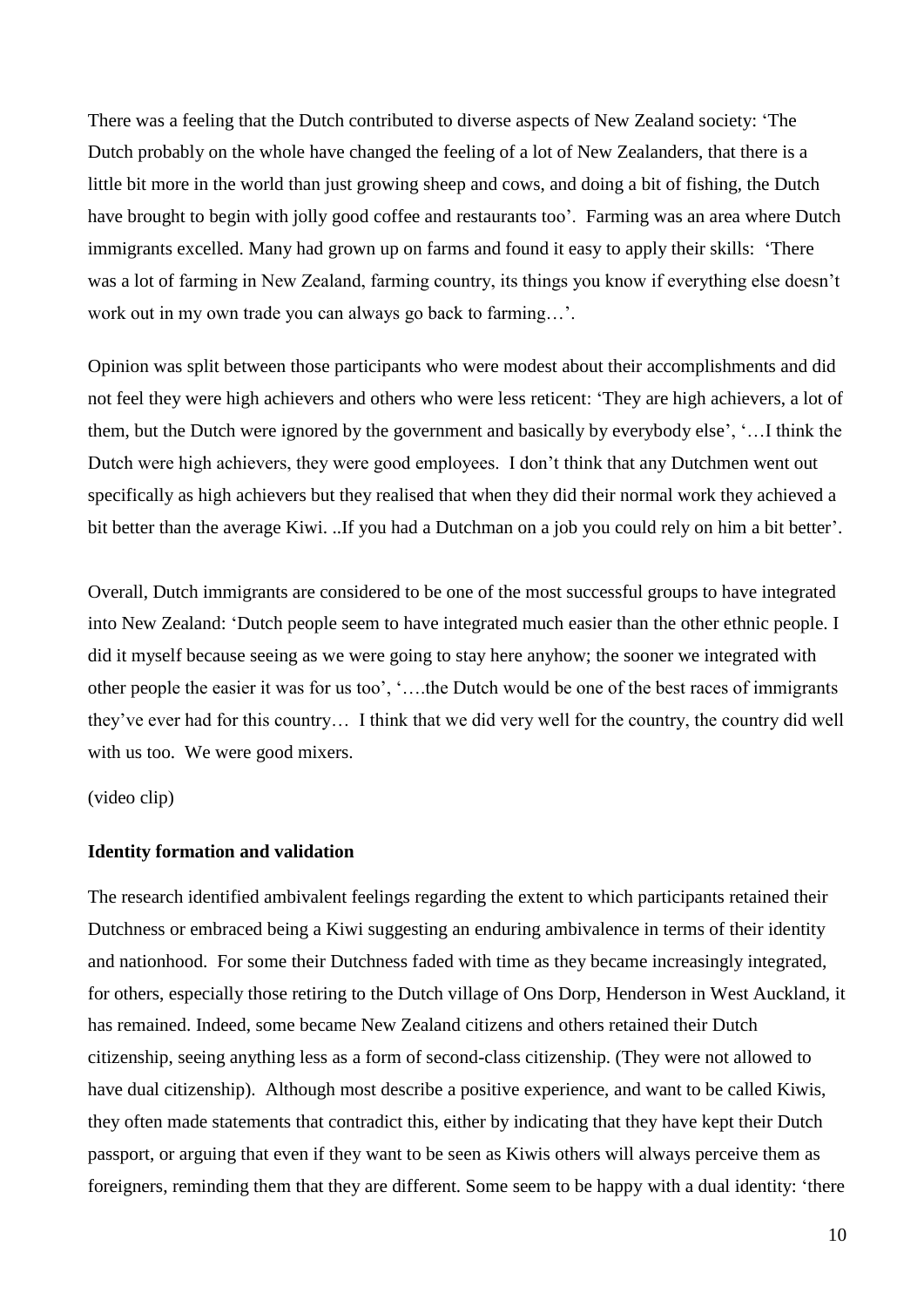are a lot of things where I feel I"m more a New Zealander and then on the other hand there"s still a lot of Dutch in me…" Others preferred the term "world citizens" as a more accurate explanation of their nationality. "I feel myself more like a world citizen. [Its] nothing particularly to do with a particular state or nation'.

One respondent, although very disappointed by his immigration experiences, was determined to be called a New Zealander: ""English, more a New Zealander than Dutch. I get remarks made over here in the village about 'why the hell don't you speak Dutch'? Several gave practical reasons like work for becoming a New Zealand citizen: "…it was seen as better to be a New Zealand citizen to get on in that company. So we got our citizenship. A lot of Dutchmen got the citizenship as soon as possible". While others were happy to become naturalised in a genuine desire to integrate: "...we're Kiwis. My father was very insistent on that, he said this country is good to us and we"re going to be good to it and we"re going to be Kiwis".

The element of contradiction is evident in those who, whilst considering themselves Kiwis "…we're still Dutch. I was going to for a while, but there"s no advantage for us anymore,…", still have Dutch citizenship: 'I'm kiwi by choice. That's how I actually call myself'. Keeping a Dutch passport was very important to some of them: "I still have a Dutch passport and I wouldn"t change it for all the tea in China". Some, despite the sense of pride in terms of their achievements and contribution, do not feel fully integrated, accepted or appreciated by the Kiwis: "I admire people who have totally settled but I've never had that feeling... With hindsight ... I should never have left'. Others bridged the cultural divide very effectively: "We just got on with and we kept our Dutchness in the Dutch group and we became kiwis with the New Zealanders". Another stressed the potency of her Dutchness: "The Dutch nationality still is foremost. I'm happy to live here and I think my children are very grateful that I emmigrated from the Netherlands but personally I still feel very Dutch".

Some found that as they get older, they revert to Dutch ways or come to terms with who they are: "… I"ve found you"re still who you are, I"m still Dutch. I can communicate with anybody in New Zealand but I will not be a real Kiwi…" "Often, the degree of successful integration is measured by a certain pride in their children"s achievement and "Kiwiness": "I"m happy I"ve come to New Zealand, and my kids are happy too, they really feel like kiwis, they wouldn"t say they"re Dutch, they"re kiwis". This generation of immigrants, despite integrating well into New Zealand society, have kept in touch with home, either by regular correspondence and/or visiting home as often as they could: "So every few years, I worked and saved money and went back again, spent a few weeks there. Came back here, worked again, next trip'.

(video clip)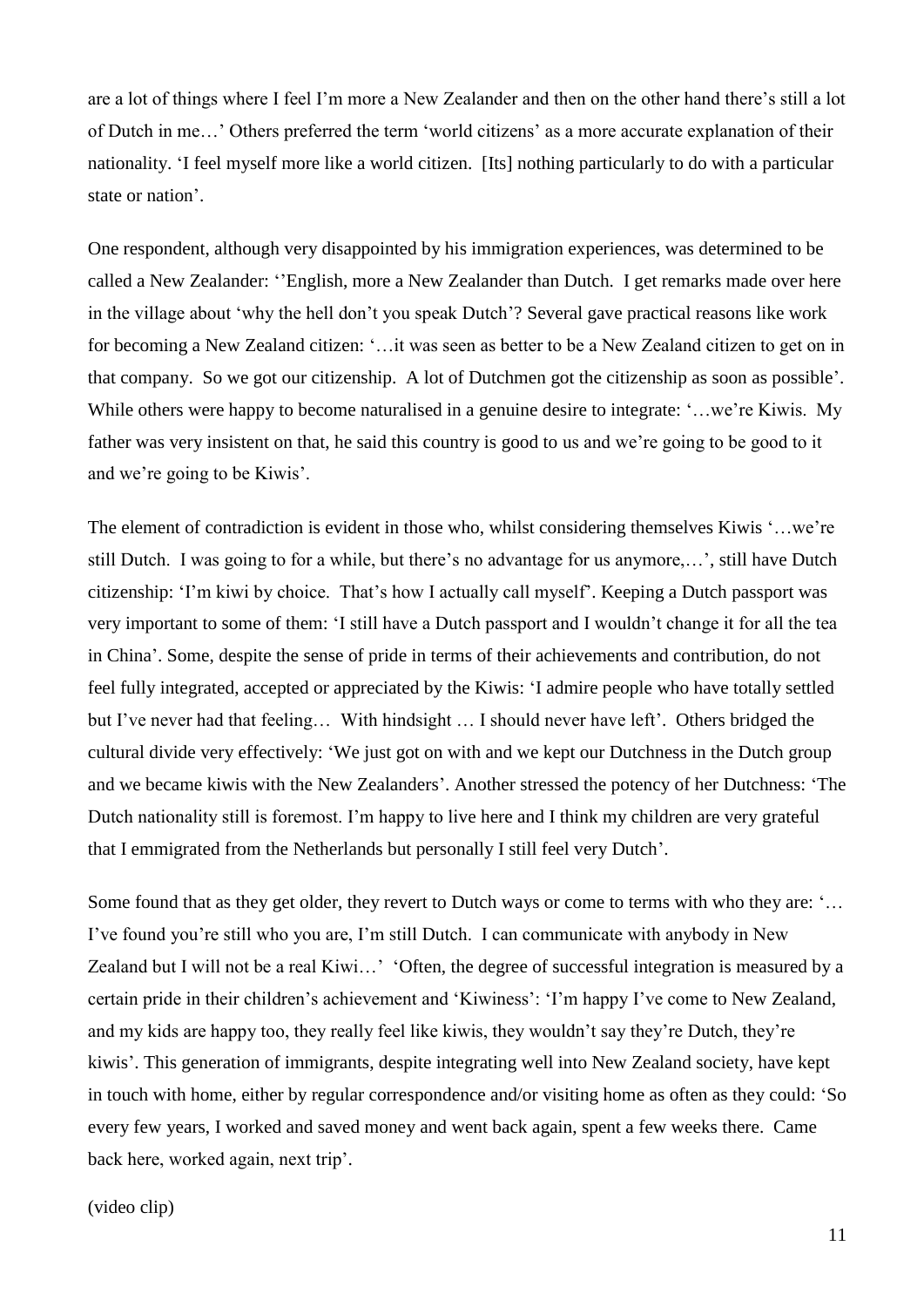#### **5 Analysis**

Industriousness is a common thread which is woven through the tapestry of these personal narratives. One may propose that the possession of a strong work ethic assisted the adaptation process on arrival in a foreign country, a 'can do' 'lets get on with it' attitude that proved more enduring than the occasional and inevitable negativity caused by challenging circumstances. First impressions were shaped by common feelings of positivism which allowed the migrants to welcome the new opportunities they met in a constructive and optimistic manner.

In terms of integration and assimilation, it is clear that the characteristic Dutch quality of industriousness served the migrants well. They were a sociable group who mixed easily with their new compatriots apart from occasional rebukes for working too hard in a strongly unionised Kiwi society. Dutch language, food and culture enriched an otherwise drab New Zealand society of the 1950s and contributed a distinctive allusion to a shared European heritage. A certain diffidence is apparent when questioned about the extent to which migrants see themselves as high achievers yet theirs is a record of considerable accomplishment in challenging times.

Indeed, one may even suggest that the migrants worked diligently to construct and validate their identity; experiencing varying and intrinsically personal degrees of 'Dutchness' and 'Kiwiness'. Some retained their Dutch citizenship while others embraced New Zealand nationality in its entirety. For a third group, it evinced ambivalent feelings of cultural belonging and the articulation of the phenomenon "world citizen" to explain a culturally uncomfortable dilemma. Aspects of Dutch life were retained or discarded in equal measure yet once decided were practised with typical Dutch vigour.

These migrants' stories, although sharing common threads, are all unique; they are coloured by personal circumstances and historical context. Although their migration was primarily motivated by survival and the desire of betterment under challenging post-war conditions, each one of them built a unique life in their new homeland that contributes to the rich tapestry of contemporary New Zealand society.

#### **Conclusions**

The recordings will be used in a number of ways: as an archive research resource by the Dutch Museum Trust Board who commissioned the research; for radio documentaries; for further publications on Dutch immigrants in New Zealand; for a possible audiovisual exhibition and finally for future reference and research by social historians. These personal narratives thus form a unique